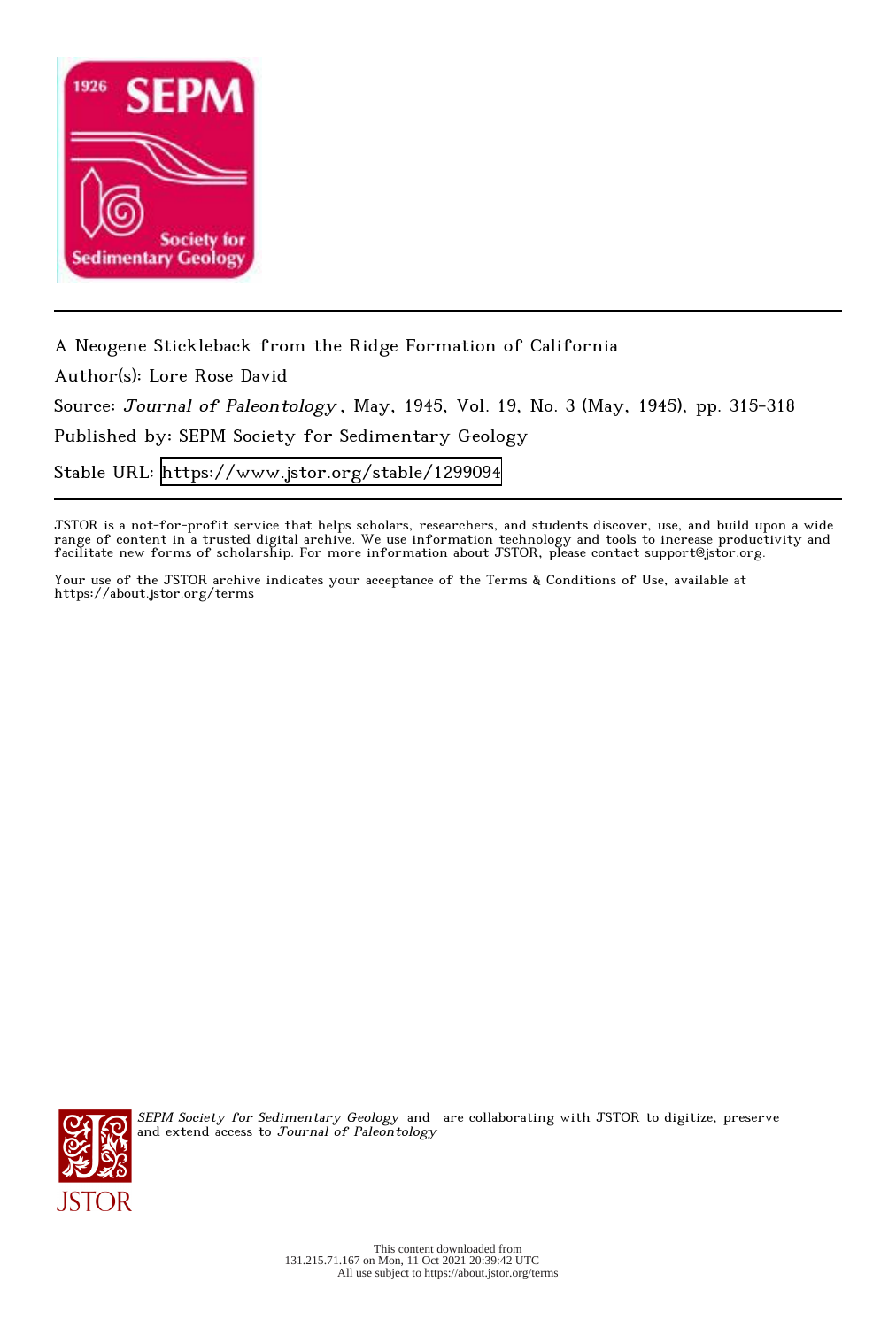# A NEOGENE STICKLEBACK FROM THE RIDGE FORMATION OF CALIFORNIA

LORE ROSE DAVID

California Institute of Technology, Pasadena, Calif.

ABSTRACT-Pungitius haynesi, a Neogene stickleback from the Ridge formation of southern California is described.

SPECIMEN of the piscine genus  $P$ *ungitius*  Costa was found in dark-gray shale of the Ridge formation near Piru Creek, Ven tura County, California. This little fish is the first identifiable macrofossil from the Ridge formation, which may be Pliocene or upper Miocene in age. Thus, far, the spar sity or absence of fossil material in these de posits has prevented an age assignment on the basis of direct paleontological evidence.

 The fossil fish was collected by E. B. Haynes of Fillmore, California, and gen erously given to the California Institute of Technology, Pasadena. There are indica tions that more material of the same species is available at the fossil locality. However, because of present restrictions due to the war, it is not possible to obtain additional specimens, and the type is therefore the only fish now available for description.

 Thanks are due Dr. Chester Stock for his interest and assistance in the present paleo ichthyological study.

### LOCATION AND AGE OF SPECIMEN

 The fossil was collected in a dark-gray silty shale exposed in an embankment at the south approach to the first bridge across Piru Creek, going north on the new Ridge Route (U. S. Highway 99) in Los Angeles County. The fish locality (Calif. Inst. Tech. Vert. Pale. Loc. 389) is situated in NW cor ner, sec. 13, T. 6 N., R. 18 W., U.S.G.S. Tejon quadrangle, California. The strata containing the specimen form part of the Ridge formation. These deposits were briefly mentioned by Clements (1937, p. 218). A more detailed account of the Ridge basin and its sediments was given by Eaton (1939). These shales fall into Eaton's Divi sion II, a thick series of deposits probably of brackish-water and lacustrine origin, and tentatively referred by him to the Pliocene.

 The comparatively thin unit of a few hun dred feet of dark-gray shale in which the fish was found is conspicuous but has been observed only locally, where it crosses the Ridge Route near the base of the Piru Creek bridge. When the new road was con structed in this region, several fossil palm fronds were uncovered. One of these speci mens is now in the collections of the Cali fornia Institution of Technology, but it has not been identified.

# DESCRIPTION OF MATERIAL PUNGITIUS HAYNESI David, n. sp. Figure 1

Type specimen.-No. 10347, Calif. Inst. Tech. Coll. Vert. Pale. The specimen meas ures 50.5 mm. in length, including the uro style, which is broken off; the caudal fin is missing.

Type locality.- $No. 389$  California Institute of Technology Vert. Pale. Loc.

 $Description. - An elongate species with$  slender head, small eye; body behind inser tion of second dorsal and anal fins narrows rapidly to caudal peduncle with almost straight margins; caudal peduncle narrow, constricted as in genus. Urostyle broken off, as well as last vertebra. Caudal fin missing.

 Outline of body as a whole well preserved, showing typical and evidently undisturbed proportions of body. Only middle of body seems to be slightly distorted in its upper part by intrusion of coarser material into an otherwise fine matrix; this caused loss of middle part of first dorsal and may have slightly lengthened body in this region.

 .The structures of skull and mouth, oper cular region, pectoral and pelvic arches are as in the genus, in so far as they can be ob served. Mouth comparatively long for genus, almost closed, turned diagonally for ward and upward, teeth faintly preserved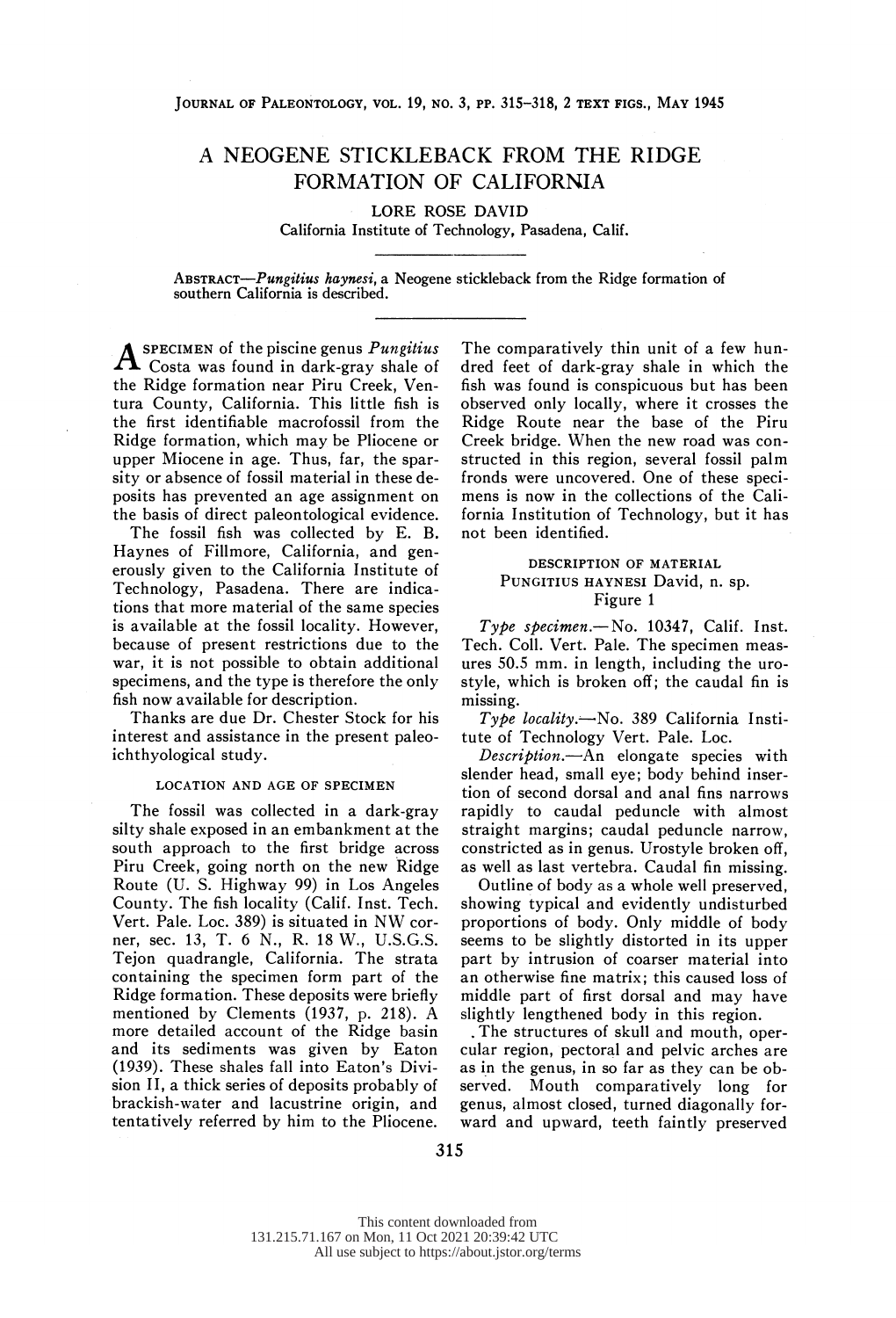only on premaxilla, ascending process of pre maxilla of moderate length, reaching ante rior end of orbit. Outlines of fairly large lacrimal and suborbitals visible, the latter partly covering angular preopercular. Tri angular opercular ornamented with numer ous transverse radii as in genus. Pectoral girdle (see Starks, 1903) with high slender clavicle, hypocoracoid with large ovoid fora men and broad hypocoracoid, extending into slender vertically projected "interclavicle." Interclavicle is met and superimposed poste riorly by pelvic plates. Pelvic girdle strongly forked, the robust upper fork extending near vertebral spine.

 Head 3.4 in body, depth of body almost 5, snout a little longer than eye, 4 in head; mouth comparatively long, 3 in head. 15  $+19 = 34$  vertebrae. D  $1 = IX$ ?, D  $2 = I$ , 10; spine of second dorsal 3.3 in length of head. First dorsal uncertain as its middle portion is disturbed, however most of its inter neurals well formed. Two strong inter neurals connected with first two vertebrae, preceding dorsal spines. Following four ver tebrae with strong triangular interneurals evidently supporting dorsal shields and spines, third spine partly preserved. Inter neurals of following three vertebrae lost, but spine of third of these partly preserved (evi dently seventh spine). Tenth vertebra with out interneural and spine, same probably true for twelfth and fourteenth vertebrae; eleventh, thirteenth and fifteenth verte brae support interneurals and evidently spines; strong spine supported by fifteenth vertebra partly preserved forming spine of second dorsal. Interneurals, supported by first 15 vertebrae, of more or less the same strength and not greatly increasing in length as in highly arched species of the genus. Second dorsal inserted at a distance 1.4 times farther from end of snout than from end of body. Anal fin I, 8, inserted slightly behind second dorsal. Pelvic spines missing. About 12 or more pectoral rays, their tips broken off. Except for shields con nected with spines of first dorsal and with pectoral aqd pelvic girdles as described above, no dermal shields are present; if a dermal skeleton was present at all, it evi dently was feeble.

## RELATIONSHIPS AND GEOLOGICAL AGE OF FOSSIL

 The fossil species seems to be related to the small or nine-spined stickleback. The structure of the head and body as well as the number of vertebrae agree. Although most of the dorsal spines are missing, the structure of the interneurals indicates that there were about 9 spines in the first dorsal, and the skeletal elements of this part of the body agree well with those found in Pungi tins pungitius. Two specimens of P. pungi tius from Lake Nipigon, Ontario were used for comparison. Dr. Carl L. Hubbs very kindly donated'this Recent material.

These show  $15 + 19$  or  $20 = 34$  or 35 verte brae, the first specimen thus agreeing with the fossil. The number of soft dorsal and anal rays also falls within the variation of the species. The fossil species evidently dif fers in possessing a body slightly longer than is normal for  $P$ . pungitius, and in the farther posterior insertion of the second dorsal fin. Otherwise, the fossil species appears to agree with the very variable living form.

 Sticklebacks are restricted to the northern hemisphere and are distributed over Europe from the Arctic Ocean, including Iceland and Greenland, to the Black sea. In Asia they occur in northern Siberia to Trans caucasia, from the Amur to Behring Island to Japan. In America they range from Alas ka to California and from Nova Scotia to Cape Cod. Except for a few local species, the sticklebacks are represented in almost their entire region of distribution by two species. Gasterosteus aculeatus, the common stickleback, and the nine-spined stickleback, Pungitius pungitius. The high-bodied larger, common stickleback with a restricted num ber of long and strong spines in the first dorsal is easily distinguished from the slender nine-spined Pungitius.

 Both species occur in salt, brackish, and fresh water and show great variability as exemplified especially in their dermal skele ton. In the northern part of their range in the sea the dermal ossifications are strong, the series of body plates complete, the fin spines usually either long or strong. Toward the southern part of their range in the sea and everywhere in fresh water, the dermal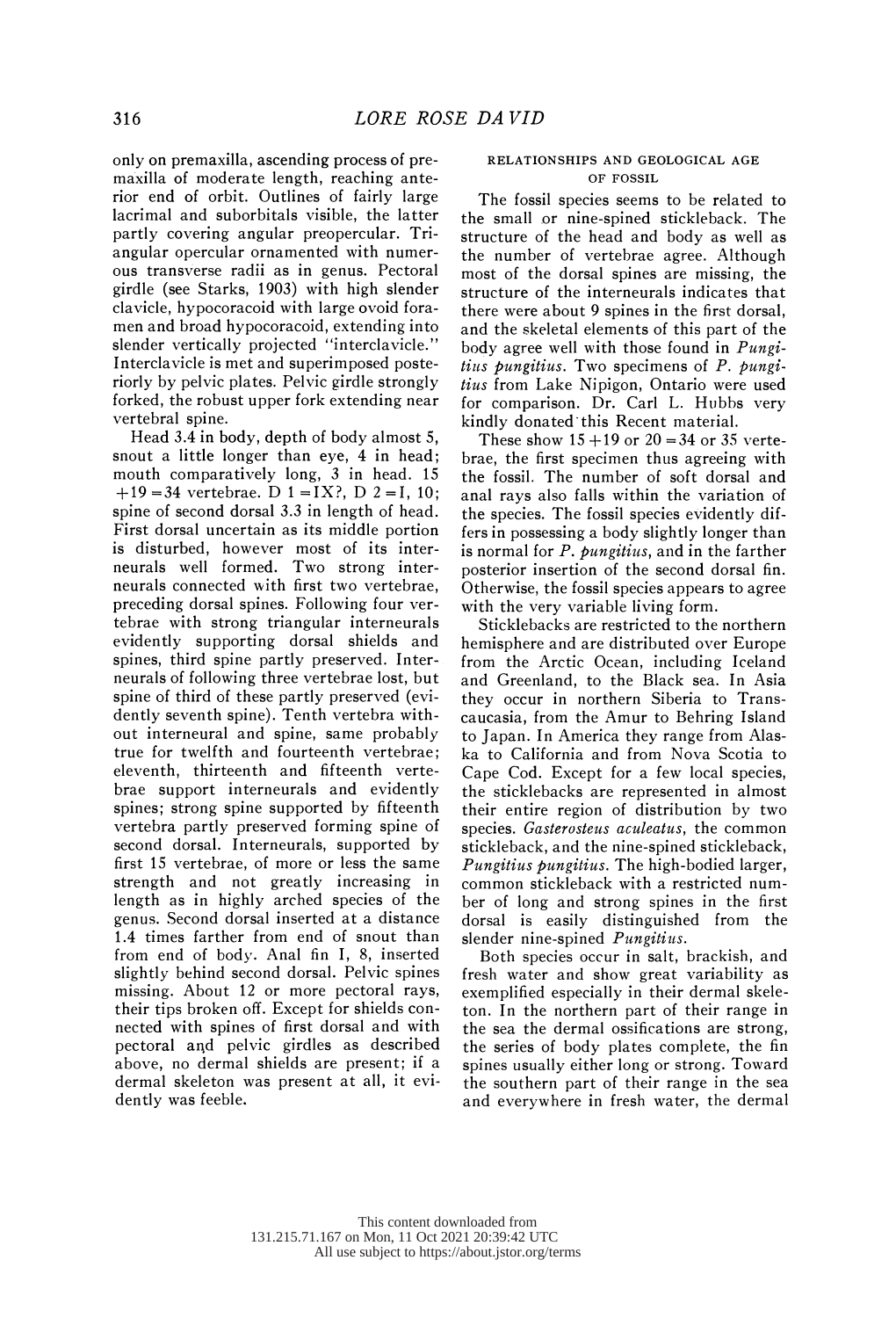

- FIGS. 1-Pungitisius haynesi David, n. sp., Holotype, California Inst. Technology Vert. Paleontology Col. No. 10347. Ridge formation, upper Miocene or Pliocene, Piru Creek, California. Approximately X1.8.
	- 2-Gasterostes doryssus (Jordan). Lahontan beds, Pleistocene, near Hazen, Nevada. Collected by D. T. Axelrod. Approximately X2.

 ossification is much weaker. It is interesting to note that the Californian fossil is related to Pungifius pungitius, a form not known today in the western portion of North America. The modern species does occur in Europe as well as Asia, and in eastern Amer ica from the Arctic south to Long Island. In contrast, G. aculeatus is represented by two varieties in California today. Regan (1909), for example, notes G. aculeatus  $( =G.$  williamsoni) in the Santa Clara River and G. santa-annae in the Santa Ana River.

 P. pungitius is found in America (Schren keisen, 1938, Jordan, Evermann, Clark, 1930) in fresh and brackish waters and some times in mountain lakes. Pungitius is less common today than Gasterosteus, but may have had a wider distribution than the lat ter in late Tertiary times. It is desirable to obtain additional fossil specimens with bet ter-preserved dorsal spines than in the de scribed material in order to verify the rela